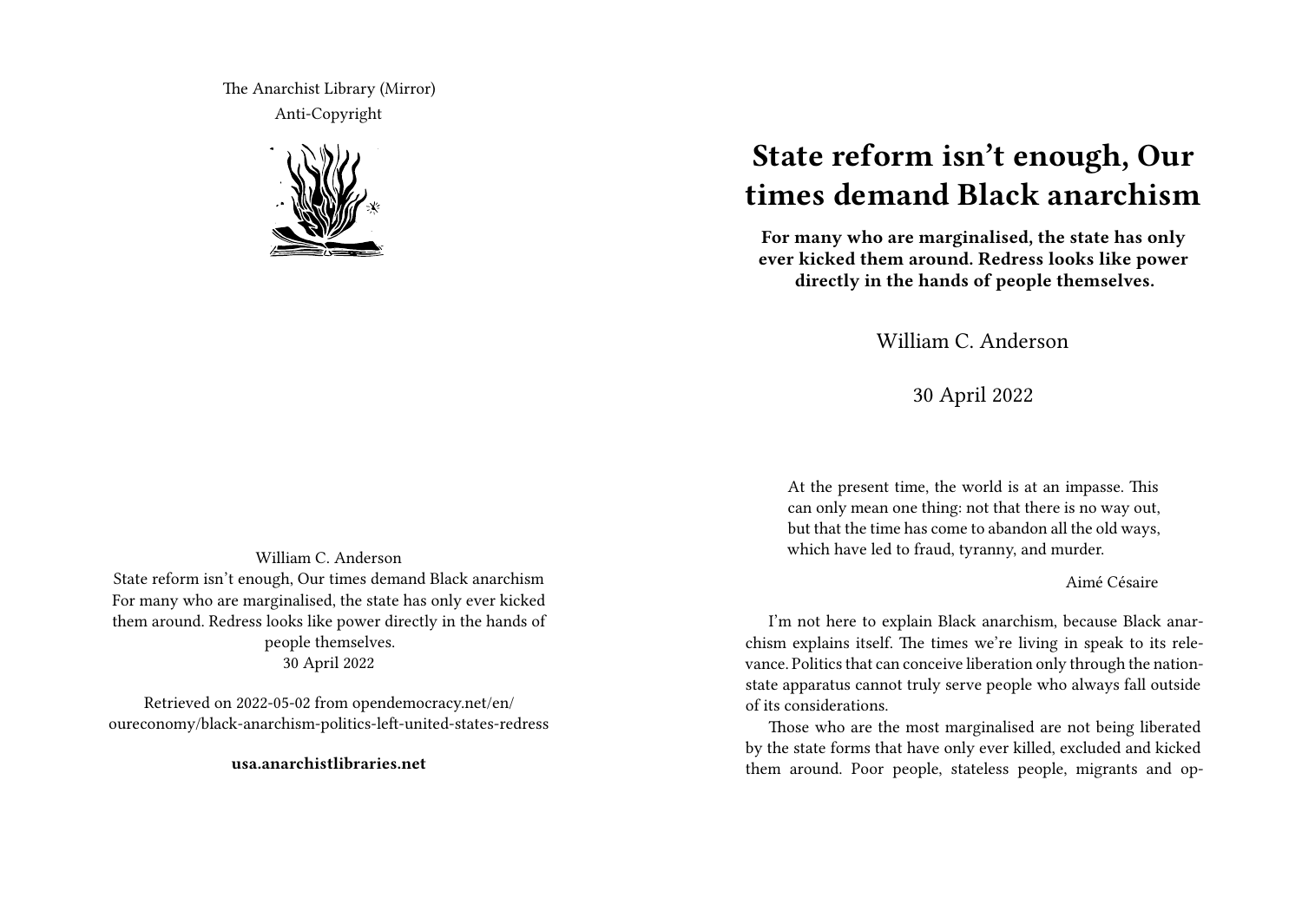pressed people of all sorts are rendered disposable by the world's ruling classes.

Radical transformation looks like power directly in the hands of people themselves, without minimising diversity in the name of borders, citizenship, and homogenising national identities.

What would it mean if people represented themselves directly, instead of the administrations of nation-states, politicians and ruling classes speaking on their behalf? In the US, during the civil rights and Black Power eras, this question led to the development of Black anarchism(s) and Black autonomy, through the work of Black radicals who turned to *stateless* socialism and more.

Lucy Parsons, a formerly enslaved Black woman, was one of the earliest identifiable Black anarchists. Pivotal in the labour movement of the 1920s and known as a powerful orator, she was described by the Chicago Police Department as "more dangerous than a thousand rioters". Parsons had a complicated relationship with her racial identity, which is part of her long, dynamic story.

Parsons came long before the breakaway from civil rights era reformism and Black Power era statist politics that represents modern Black anarchism. The US-based cohort responsible for developing this includes, but is not limited to, radicals like: Martin Sostre, Lorenzo Kom'boa Ervin, Kuwasi Balagoon, JoNina Ervin, Ojore Lutalo and Ashanti Alston.

Sostre, who died in 2015, was an internationally known, selfdescribed "politicised prisoner" who almost single-handedly transformed the prison system through his lawsuits. He was a community educator and won victories for the rights of those in prison, from political and religious freedoms to restricting the use of solitary confinement, to contesting the censorship of prison literature.

Lorenzo Kom'boa Ervin, who was mentored by Sostre, is a former Black Panther and activist at the Student Nonviolent Coordinating Committee, a key organisation in the American civil rights movement. JoNina Ervin, who eventually wed Lorenzo, is also a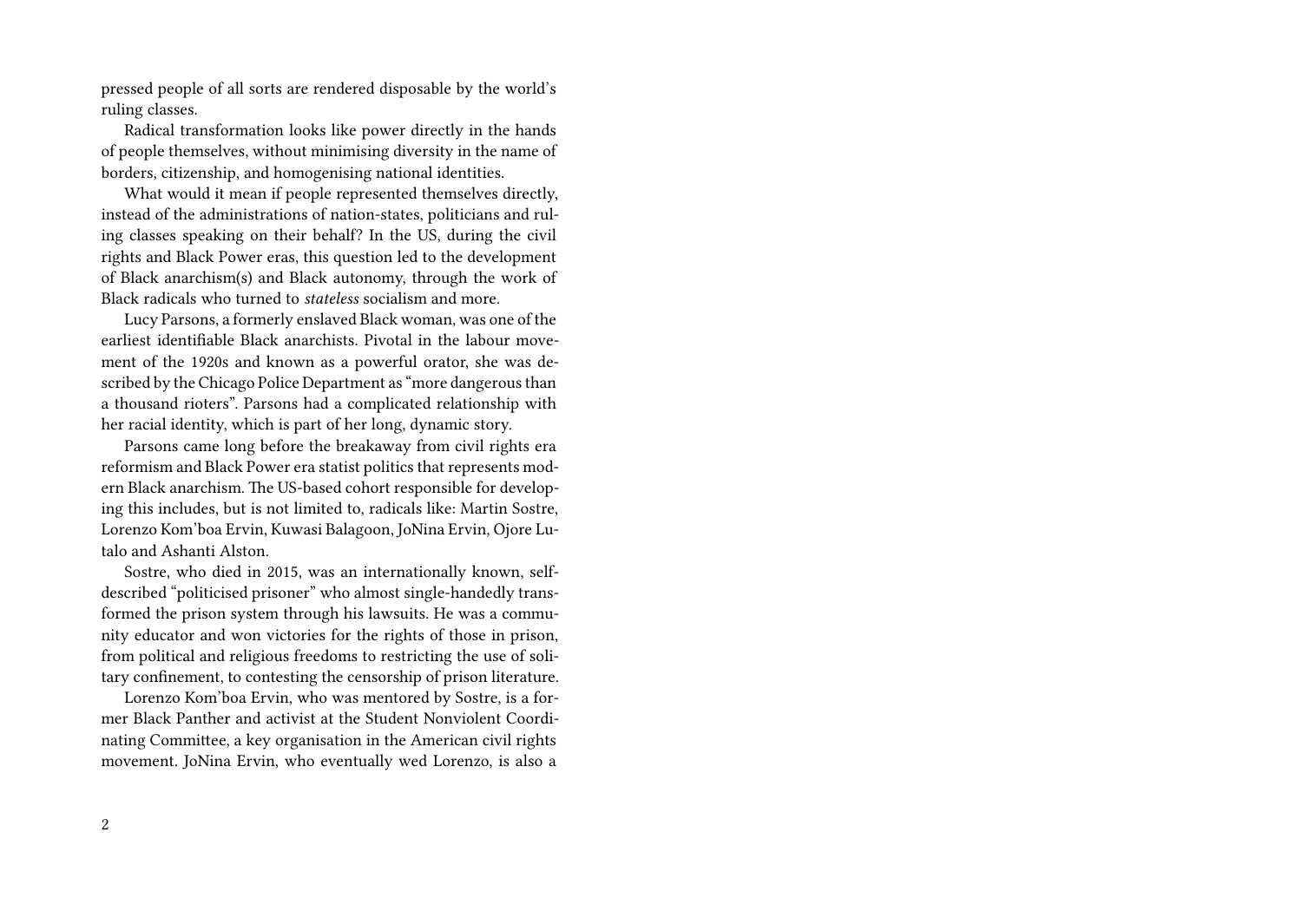former Panther and was the last editor of the Black Panther Party newspaper.

Alston, Lutalo, and Balagoon were former Panthers and Black Liberation Army members. Lutalo was introduced to anarchism by Kuwasi, who brought his own unique perspective as a New Afrikan anarchist.

These are just some of the Black revolutionaries who decided that instead of choosing new representation, new reform and new masters, they wanted no masters at all.

I came into Black anarchism over ten years ago and sat with it quietly in the dominant state-socialist Left movement spaces where it didn't fit. I watched anarchism in general be harangued as utopian, chaotic, white and impractical, while people regurgitated age-old political maxims about building a reformed or revolutionary state. I once held many of the same views about state-building and state-reform before I understood anarchism on its own terms, not based on popular misreadings or individuals.

The history of Black anarchism was completely neglected and, in retrospect, I see why it *needed* to be. Anarchism is a threat many can agree on. Not making populations an appendage of the nationstate poses a grave danger to the order of the world we know. The fact that statist factions on *both* the Left and the Right utilise the anarchist bogeyman as a target is crucial. Those who are preoccupied with attaining or weaponising state power for their own ends will regularly feel threatened by those who don't see the state as the sole harbinger of liberation.

Black anarchism rejects *coercive* authority and oppressive topdown hierarchies as they exist across the entire political spectrum. It doesn't pretend that anyone who claims (or has claimed) to be a liberator, speaking on behalf of the masses, cannot commit atrocities. And it recognises that acknowledging this, rather than denying it, is how stronger movements will grow.

In my new book 'The Nation on No Map', I expand my thinking around 'the anarchism of Blackness' as it's appeared via the